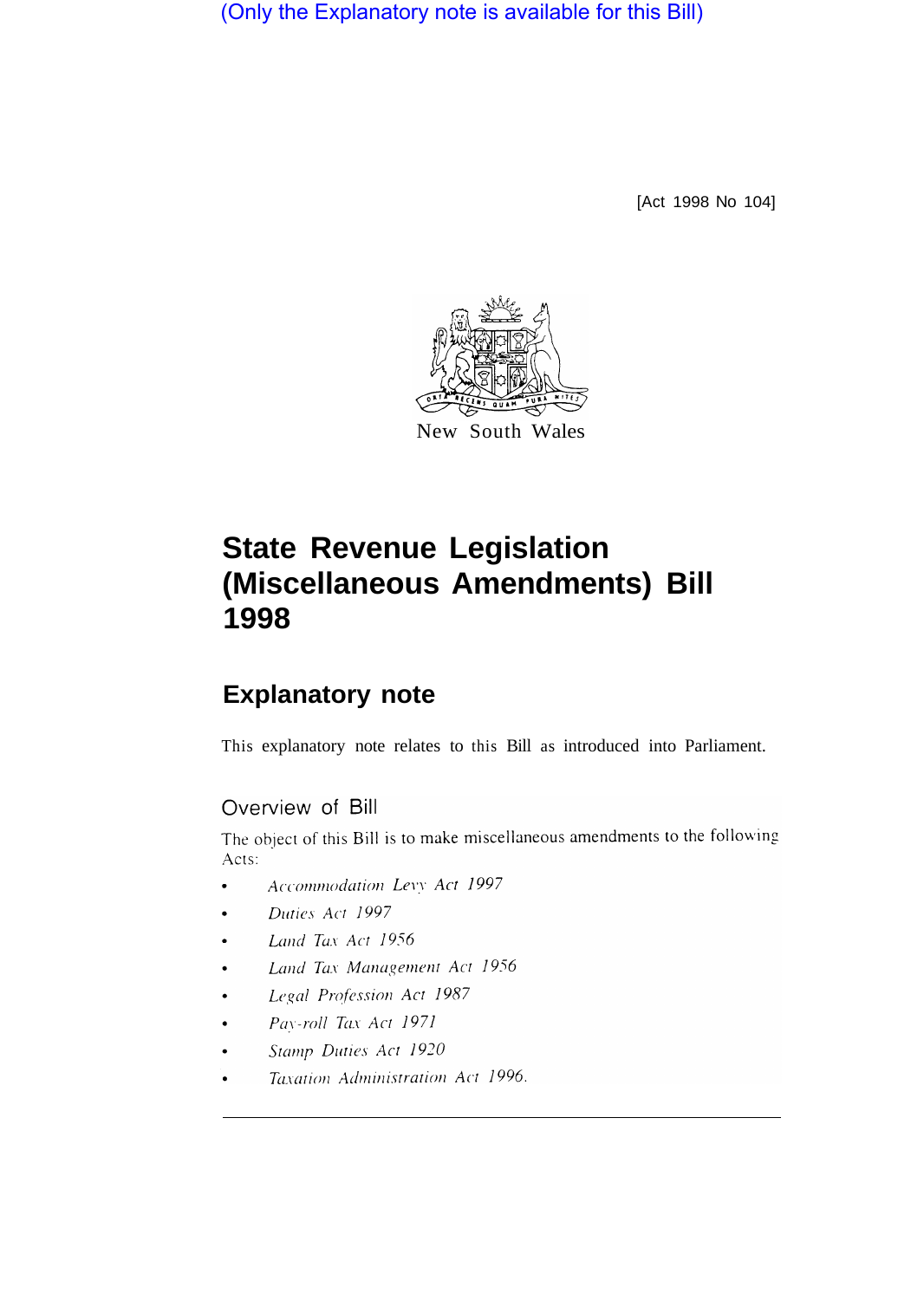Explanatory note

## Outline of provisions

**Clause 1** sets out the name (also called the short title) of the proposed Act.

**Clause 2** provides for the commencement of the proposed Act on the date of assent or otherwise in accordance with the provisions of the clause.

**Clause 3** is a formal provision giving effect to the amendments to the *Accommodation Levy Act 1997* set out in Schedule 1.

**Clause 4** is a formal provision giving effect to the amendments to the *Duties Act 1997* set out in Schedule 2.

**Clause 5** is a formal provision giving effect to the amendments to the *Land Tax Act 1956* set out in Schedule 3.

**Clause 6** is a formal provision giving effect to the amendments to the *Land Tax Management Act 1956* set out in Schedule 4.

**Clause 7** is a formal provision giving effect to the amendments to the *Legal Profession Act 1987* set out in Schedule *5.* 

**Clause 8** is a formal provision giving effect to the amendments to the *Pay-roll Tax Act 1971* set out in Schedule *6.* 

**Clause 9** is a formal provision giving effect to the amendments to the *Stamp Duties Act 1920* set out in Schedule 7.

**Clause 10** is a formal provision giving effect to the amendments to the *Taxation Accommodation Act 1996* set out in Schedule 8.

#### **Schedule 1 Amendment of Accommodation Levy Act 1997**

**Schedule 1 [1]** and **[2]** extend the accommodation levy imposed under the *Accommodation Levy Act 1997* to accommodation provided at the club premises of registered clubs. **Schedule 1 [7]** (proposed section 11B) exempts from this liability residential accommodation provided by a club to persons who art' full members of the club.

**Schedule** I **[2]** also excludes from the levy residential accommodation provided on vessels.

**Schedule 1 [3]** by changing references to the "Treasurer" to references to the "Minister". will, if it is desired to do so. facilitate any future transfer of the administration of the Act.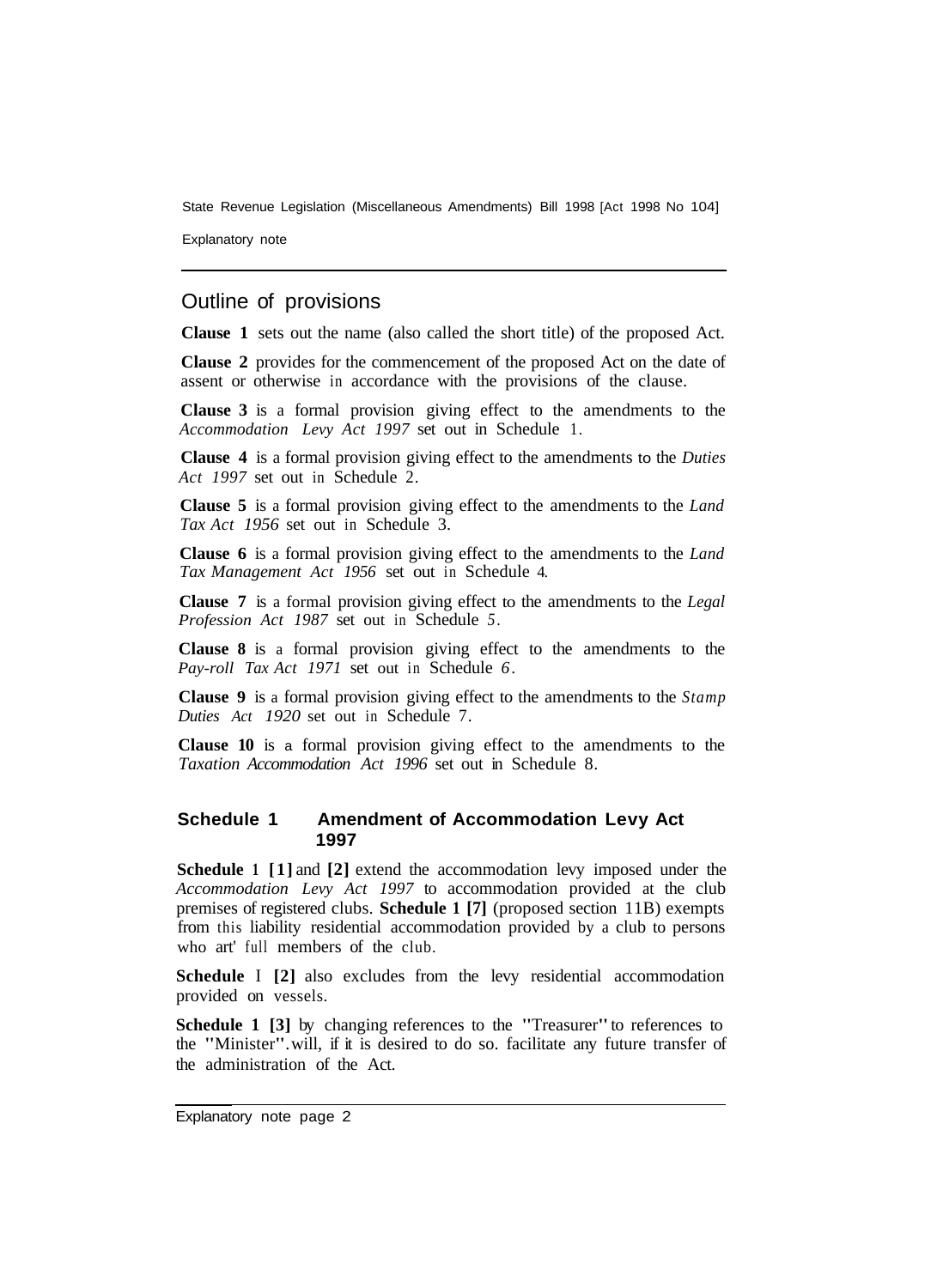Explanatory note

**Schedule 1 [4]** and **[5]** reduce the amount of the levy in respect of a place of accommodation that has. on or before 31 December 1997. signed a contract with SOCOG committing accommodation to the Olympic Games. or that was not presented with such a contract before that date. The reduced amounts are:

- *5%* (instead of 10%) for the period from 1 September 1997 to 31 March 1998. and
- 7% (instead of 10%) for the period from 1 April 1998 to 31 August 1998.

**Schedule 1 [6]** excludes certain charges from the determination of the amount paid or payable for residential accommodation for the purposes of the Act. The charges excluded are:

- booking fees or commissions
- amounts for residential accommodation provided in a dormitory that has communal or self-catering facilities
- amounts for residential accommodation provided under the Homestay or Homehost programs for the Olympic Games
- accommodation at the request of a welfare organisation. amounts for residential accommodation provided as overflow

**Schedule 1 [7]** (proposed section 11A) exempts from the levy amounts paid by the same person for accommodation that exceeds 28 consecutive days.

**Schedule 1 [8]** replaces the requirement for the lodgment of monthly returns by the managers of places of residential accommodation with a requirement that returns be lodged quarterly.

## **Schedule 2 Amendment of Duties Act 1997**

#### **Transactions concerning dutiable property**

**Schedule 2 [l]** and **[3]** exempt from the payment of transfer duty the vesting of dutiable property *by* or as a consequence of a statute.

**Schedule 2 [2]** and **[24]** seek to make it clear that a buy-back of shares is. for the purposes of the *Duties Act 1997.* a transfer of property.

**Schedule 2 [4]** and **[5]** relate to the liability to transfer duty of:

- a transfer of intellectual property that relates to the goodwill of a business that is transferred. and
- **<sup>m</sup>**a transfer of goods that relates to other dutiable property that is transferred.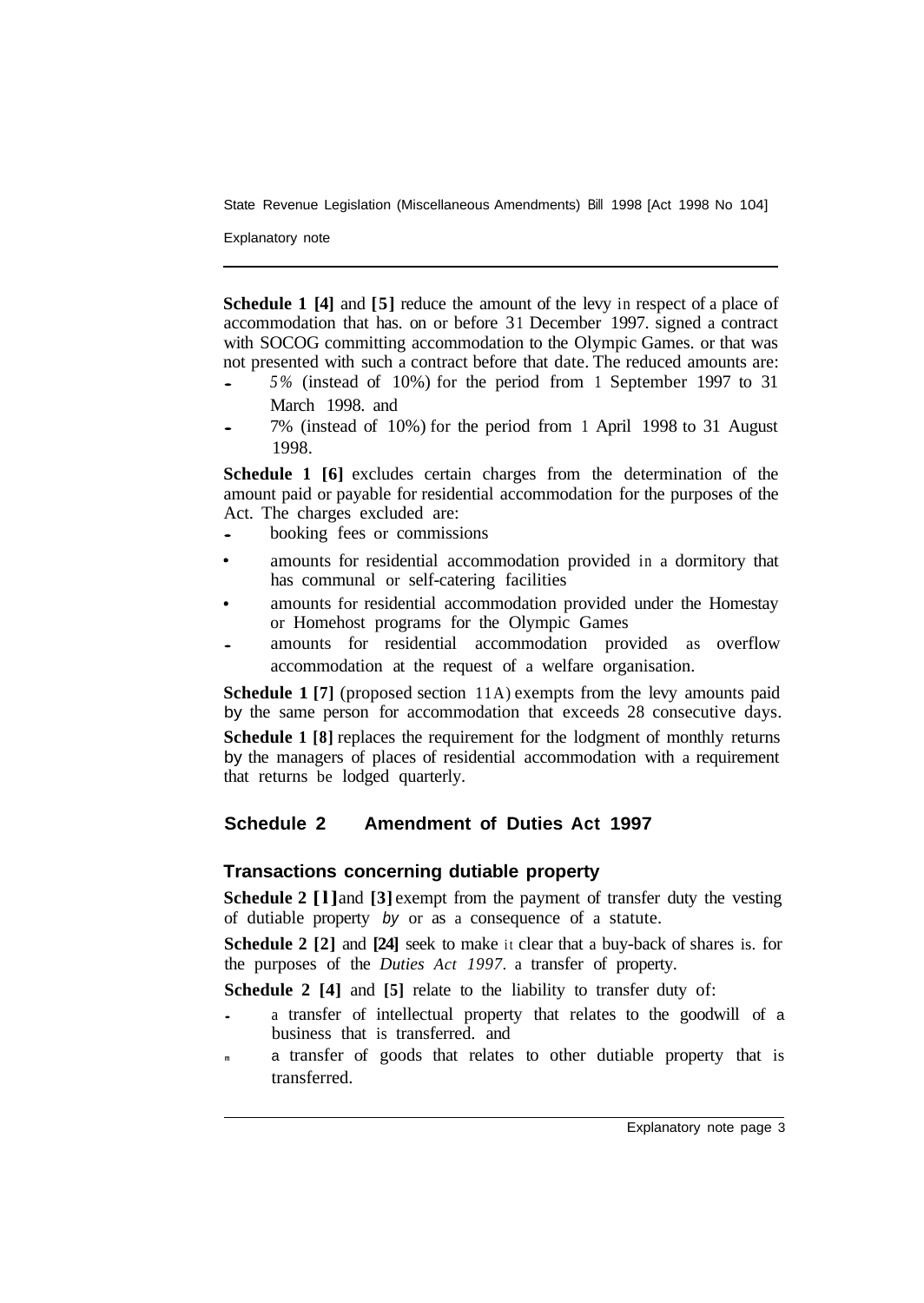Explanatory note

They provide that any common arrangement relating to intellectual property and goodwill. or to goods and other dutiable property, is to be subject to transfer duty even if effected by separate transactions.

**Schedule 2 [6]** seeks to ensure that the duty payable on a partition that includes property that is not dutiable property does not exceed the duty payable on **a** simple transfer of the dutiable property.

**Schedule 2 [7]** substitutes section 31. The substituted section deals with the effect. for the purposes of adjusting liability to transfer duty. of an extended range of circumstances that can result in the change in the purchase price of dutiable property after an agreement for the transfer of the property is entered into and before the property is transferred.

**Schedule 2 [8]** provides a concession in relation to the payment of transfer duty for dutiable transactions involving marketable securities quoted on the market operated by the Stock Exchange of Newcastle.

**Schedule 2 [9]. [12]-[14]** and **[39]** (the definitions of *managed investment scheme* and *responsible entity)* provide for the payment of concessional duty of \$10 on certain transfers of dutiable property in the administration of a managed investment scheme (being a managed investment scheme within the meaning of the *Corporations Law* that complies with Chapter 5C of that Law. and including a public unit trust scheme).

**Schedule 2 [10]** inserts proposed section 49A which contains the provisions that are to apply to the payment of transfer duty for purchases "off the plan."

**Schedule 2** [15] clarifies the circumstances in which there is no change in the beneficial ownership of dutiable property in certain superannuation funds and trusts.

**Schedule 2** [16] extends the exemption from transfer duty for the transfer of a mortgage so as to include a transaction arising from a transfer of an interest in a mortgage and a transfer of a charge over property.

**Schedule 2 [17]** exempts from transfer duty the vesting of dutiable property in a statutory trust as the consequence of the making of an order under section 66G of the *Conveyancing Act 1919.* 

**Schedule 2 [18]** exempts from the payment of transfer duty the transfer or vesting of a liquor licence in certain circumstances under section 41, 42 or 61 of the *Liquor Act 1982.* 

**Schedule 2 [20]** and **[21]** extend the exemption from duty on transfers between married couples or de facto partners of their principal place of residence.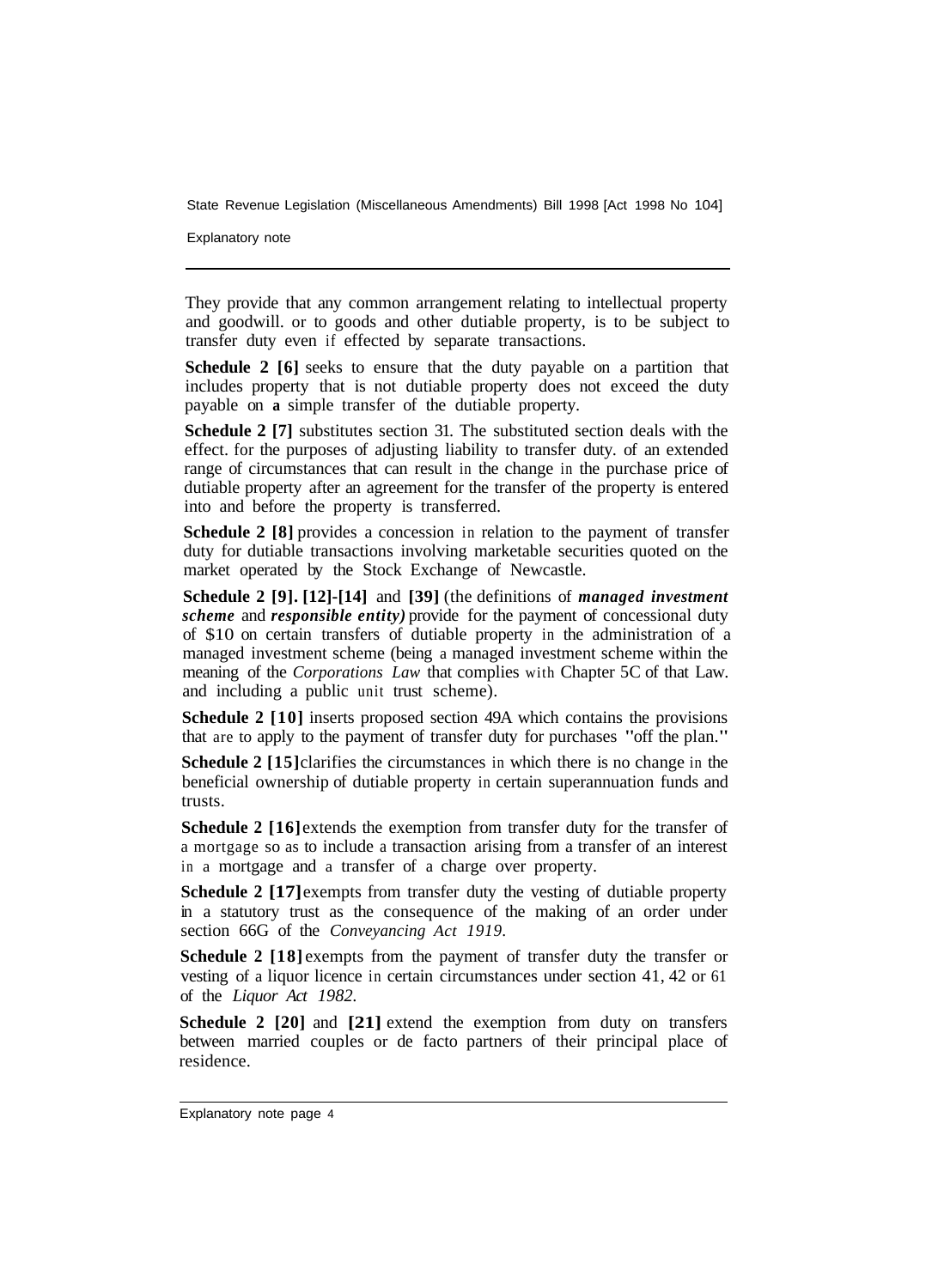Explanatory note

#### **Marketable securities—on-market transfers (Broker provisions)**

**Schedule 2 [23]** imposes duty on an on-market sale or purchase of marketable securities when it is put into SEATS in New South Wales if the order for the sale or purchase was not previously received in another Australian jurisdiction.

**Schedule 2 [26]** seeks to clarify the liability to payment of the concessional duty on sales or purchases of marketable securities by a broker on behalf of another broker who is engaged in principal trading.

#### **Hire of goods**

**Schedule 2 [27]** clarifies the meaning of duty-free threshold in relation to the hire of goods.

#### **Mortgages**

**Schedule 2 [28]** and **[29]** seek to clarify the time at which liability for mortgage duty arises in respect of certain mortgages.

**Schedule 2 [30] clarifies an exemption from the payment of mortgage duty** and provides an exemption for mortgages taken by the clearing houses of the Sydney Futures Exchange and the Australian Options Market that do not secure an advance.

**Schedule 2 [31]** and **[32]** make it clear that certain debentures and related instruments are only exempt from mortgage duty to the extent to which they secure particular debenture issues.

#### **General exemptions from duty**

**Schedule 2 [33]-[35]** and **[39]** (the definition of *public hospital*) clarify the circumstances in which charitable institutions. public hospitals and corporate reconstructions are exempt from payment of duty.

#### **Miscellaneous amendments**

**Schedule 2 [11].** [ **19]. [22]. [25]** and **[40]** update references to various provisions of the *Corporations Law*.

**Schedule 2 [36] replaces references to the marking of instruments by the** Chief Commissioner with references to the stamping of the instruments.

**Schedule 2 [37] enables the making of regulations of a savings and** transitional nature as a consequence of the enactment of the proposed Act.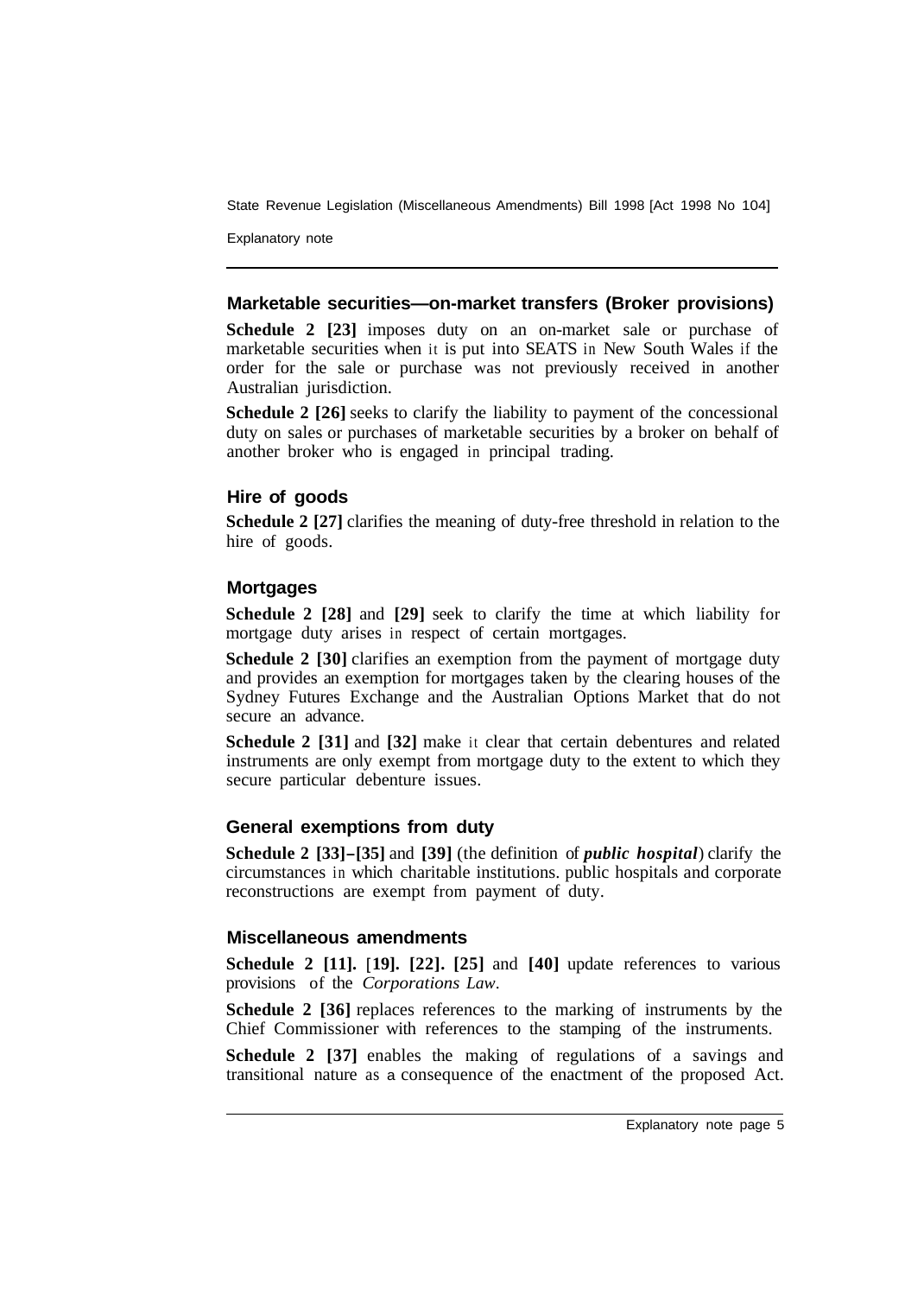Explanatory note

**Schedule 2 [38]** and **[41]** make minor amendments to the definitions of *associated person* and *related person* in the Dictionary with respect to public unit trust schemes.

**Schedule 2** [42] makes it clear that the transfer of a convertible note is exempt from duty.

#### **Schedule 3 Amendment of band Tax Act 1956**

#### **Land tax liability of certain corporations**

**Schedule 3** omits section 5 of the *Land Tax Act 1956.* That section currently gives a land tax concession to certain corporations by allowing land tax to be calculated in relation to each parcel of land owned by them that is subject to taxation as if it were the only land owned.

#### **Schedule 4 Amendment of Land Tax Management Act 1956**

#### **Certain land tax concessions to continue for limited period on death of owner of land**

Section 9C of the *Land Tax Management Act 1956* allows a reduction in land tax where land that is used for more than one purpose has the owner's principal place of residence situated on it. **Schedule 4** amends section 10A of that Act to ensure that the concession continues to apply for a limited period on the death of the owner.

#### **Schedule 5 Amendment of Legal Profession Act 1987**

#### **Disclosure of information to Chief Commissioner of State Revenue**

**Schedule 5** enables the Legal Services Commissioner or a member of the Law Society Council to disclose information obtained in the administration of Part 10 (Complaints and discipline) of the *Legal Profession Act 1987* to the Chief Commissioner of State Revenue.

#### **Schedule 6 Amendment of Pay-roll Tax Act 1971**

#### **Employment agents**

The *Pay-roll Tax Act 1971* is amended by **Schedule 6 [2]** and **[3]** to make employment agents. instead of the end-user. liable for pay-roll tax in respect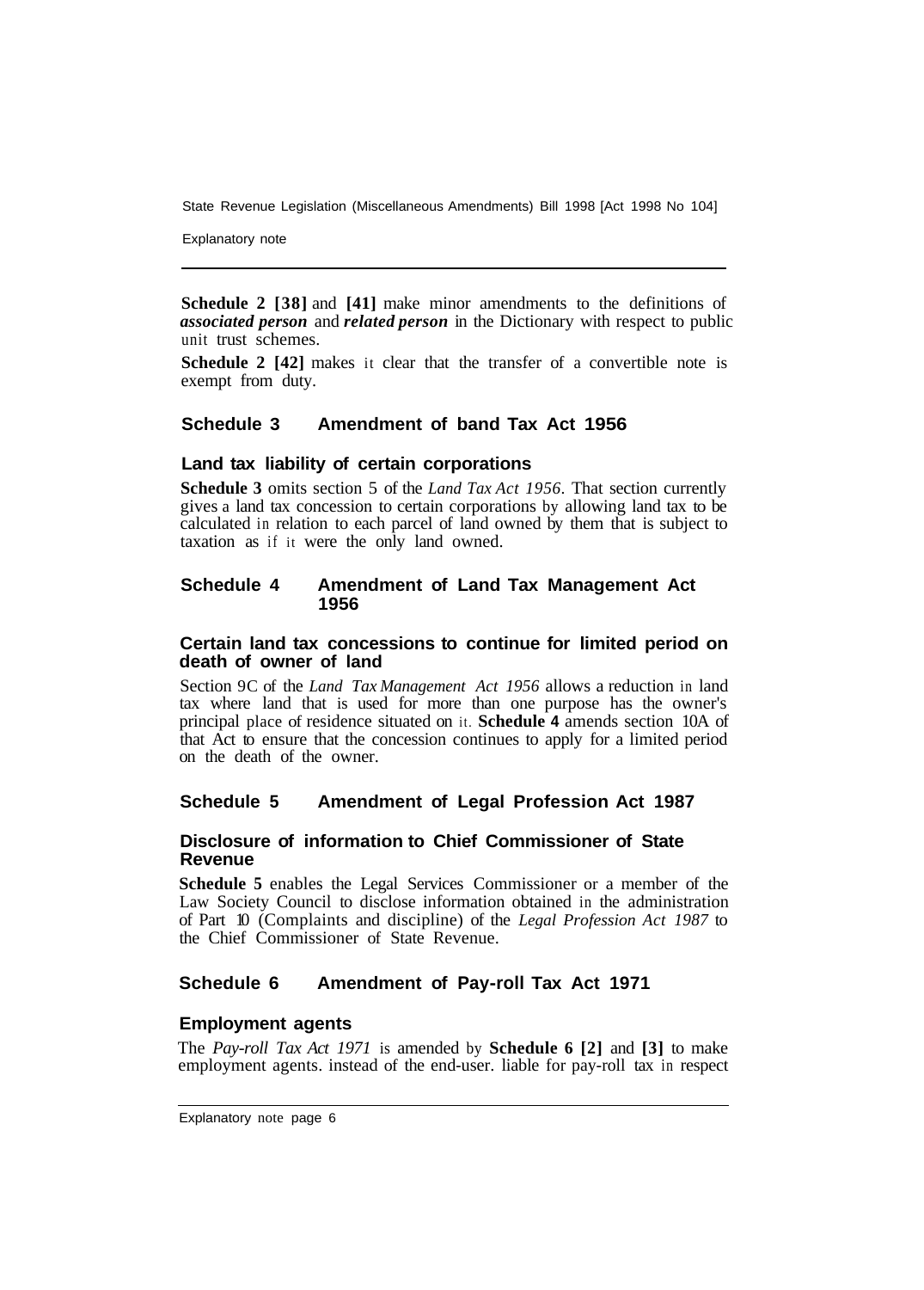Explanatory note

of employment agency contracts. not being contracts of employment. An employment agent is not liable for pay-roll tax if:

- the contract worker is liable for pay-roll tax in respect of the wages paid for provision of the services. or
- the wages paid to the contract worker would be exempt from pay-roll tax if they had been paid to the contract worker by the end-user of the services. or
- the end-user of the services is not liable to pay pay-roll tax.

## **Grouping provisions**

#### **Schedule 6 [8]-[13]:**

- amend the ownership/control test for grouping of commonly owned or controlled businesses to remove the application of the grouping provisions to 50/50 joint ventures and other arrangements where there is no more than 50% common ownership or control of a business, and
- remove the Chief Commissioner's discretion to exclude a member who is grouped if the grouping occurs due to more than 50% common ownership or control.

#### **Exemptions from pay-roll tax**

**Schedule 6 [4]** and **[5]** exempt wages paid by the Home Care Service from pay-roll tax.

#### **Other amendments**

Schedule 6 [1] makes a minor amendment in relation to the liability to pay-roll tax. as wages. of certain superannuation benefits.

**Schedule 6 [6] updates an out-of-date reference.** 

**Schedule 6 [7] exempts from pay-roll tax:** 

*•* wages (not including wages for recreation leave, annual leave, long service leave or sick leave) paid to State Emergency Service volunteers while taking part in provoiding emergency assistance under the *State Emergency and Rescue Management Act 1989.* and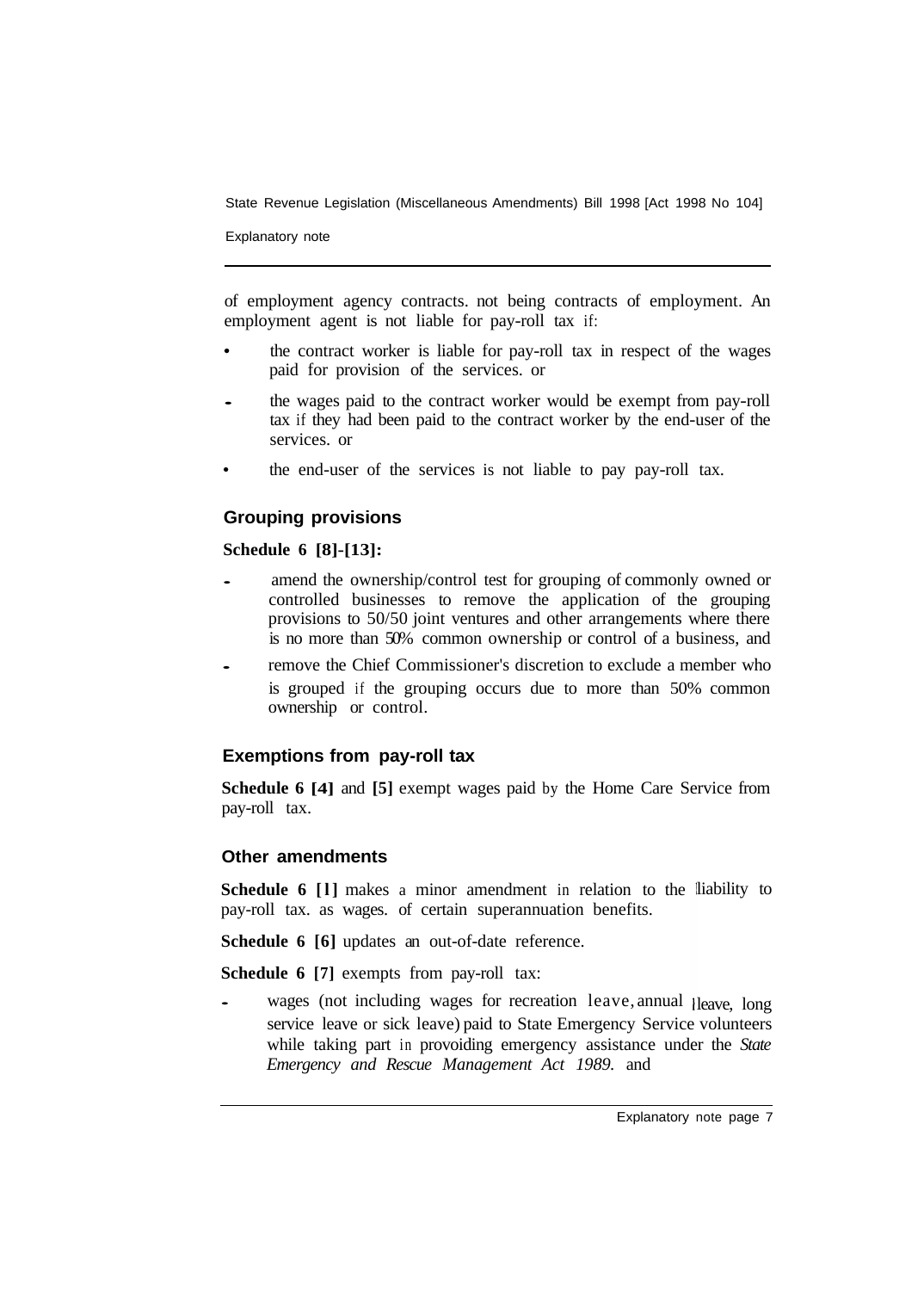Explanatory note

wages that would be exempt from the payment of income tax by an employee under section 23 (z) of the Commonwealth *Income Tax Assessment Act 1936* (certain income derived by way of scholarship or other educational assistance by a full-time student at a tertiary educational institution).

**Schedule 6 [14]** and **[15]** contain savings and transitional provisions arising from the amendments to the *Pay-roll Tax Act 1971.* 

### **Schedule 7 Amendment of Stamp Duties Act 1920**

#### **Exemption of certain receipts from financial institutions duty**

**Schedule 7 [1]** and **[4]-[8]** exempt from the payment of duty certain receipts in respect of accounts used by financial institutions solely for the purposes of clearing payments.

**Schedule 7 [2]** converts a reference to a bank cheque to a cheque that a financial institution draws on itself as a consequence of recent amendments to the Commonwealth *Cheques and Payment Orders Act 1986* that enable a financial institution to issue cheques.

**Schedule 7 [3]** exempts from the payment of duty a receipt to a farm management deposit as a result of the transfer by the Commonwealth Department of Primary Industry and Energy of an amount held in an income equalisation deposit or a farm management bond.

#### **Abolition of liability to pay death duty**

**Schedule** *7* **[10]** and **[11]** abolish existing liabilities to pay death duties.

#### **Savings and transitional provisions**

**Schedule 7 [9]** enables the making of regulations of a savings and transitional nature as a consequence of the enactment of the proposed Act.

#### **Schedule 8 Amendment of Taxation Administration Act 1996**

#### **Disclosure of information by tax officers to certain persons**

**Schedule 8 [l]** enables a tax officer to disclose information obtained in the administration of the *Taxation Administration Act 1996* to the Legal Services Commissioner. a member of the Law Society Council or a trust account inspector or investigator appointed under the *Legal Profession Act 1987* to investigate the affairs of a solicitor.